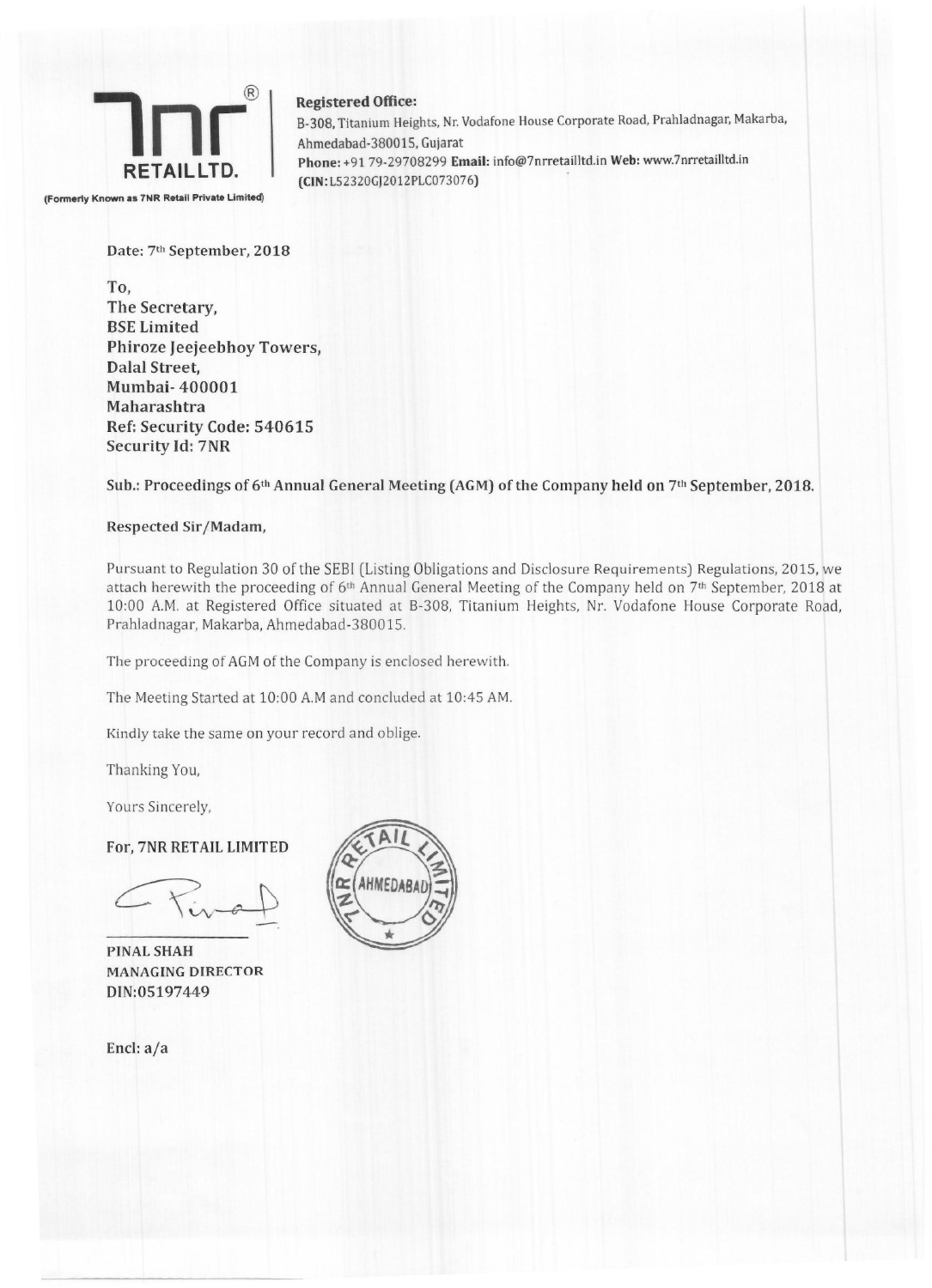

Registered Office:

(CIN: LS *2320Gj20* 12 PLC07307 6)

8-308, Titanium Heights, Nr. Vodafone House Corporate Road, Prahladnagar, Makarba, Ahmedabad-38001S, Gujarat Phone: +91 79-29708299 Email: info@7nrretailltd.in Web: www.7nrretailltd.in

(Formerly Known as 7NR Retail Private Limited)

## SUMMARY OF THE PROCEEDINGS OF THE 6TH AGM OF THE 7NR RETAIL LIMITED UNDER REGULATION 30 OF SEBI (LISTING OBLIGATIONS AND DISCLOSURE REQUIREMENTS) REGULATIONS, 2015.

| Meeting Date, Day and Time |  | 7 <sup>th</sup> September, Friday at 10.00 A.M.                                                           |  |
|----------------------------|--|-----------------------------------------------------------------------------------------------------------|--|
| Venue                      |  | B-308, Titanium Heights, Nr. Vodafone House Corporate Road,<br>Prahladnagar, Makarba, Ahmedabad - 380015. |  |
| Chairman                   |  | Mr. Pinal Shah                                                                                            |  |

Mr. Pinal Shah, Chairman and Managing Director of the Company occupied the chair of the meeting and welcomed all the Members present in the Meeting. The requisite quorum being present, the Chairman called the meeting in order.

The chairman informed that. the Statutory register, proxy register, auditor's report, Secretarial Audit report, along with other inspection documents were made available for during the meeting for inspection by members.

Moving ahead with the AGM proceedings, Notice convening of 6th Annual General Meeting, Directors' Report and Auditors' Report for the year ended 31st March, 2018 having already been circulated were taken as read. No queries were raised by the Members.

As per the notification issued by the Ministry of Corporate Affairs dated 19th March, 2015 read with Companies (Management and Administration) Rules, 2015 under Chapter XB of the SEBI (ICDR), 2009 are exempted from providing e-voting facility to its Shareholders. So *e-voting* facility was not provided to the Shareholders. Hence, the voting was to be conducted by show of hands.

## The Items of Business as per the Notice, convening the 6th Annual General Meeting were transacted, as follows:

| Sr.<br>No. | <b>AGENDA/ITEMS</b>                                                                                                | <b>RESOLUTION</b><br>REQUIRED(ORDNARY/<br>SPECIAL) | <b>RESULT</b>                  |
|------------|--------------------------------------------------------------------------------------------------------------------|----------------------------------------------------|--------------------------------|
| 1.         | Adoption of the Financial Statements<br>and Report of the Board of Directors<br>and Auditor thereon.               | Ordinary Resolution                                | Passed with Requisite Majority |
| 2.         | Declaration of Dividend on Equity<br>shares for the F.Y. 2017-2018.                                                | Ordinary Resolution                                | Passed with Requisite Majority |
| 3.         | Appointment of Mrs. Riddhi Shah<br>(DIN: 05197462) Director of the<br>Company, Liable to retire<br>by<br>Rotation. | <b>Ordinary Resolution</b>                         | Passed with Requisite Majority |
| 4.         | Regularisation of Mr. Vinay Raval<br>(DIN: 08066628) as an Independent<br>Director of the Company.                 | Ordinary Resolution                                | Passed with Requisite Majority |
| 5.         | Increase in Authorised Share Capital<br>and Alteration in Memorandum of<br>Association of the Company.             | <b>Ordinary Resolution</b>                         | Passed with Requisite Majority |
| 6.         | Issue of Bonus Shares.                                                                                             | Ordinary Resolution                                | Passed with Requisite Majority |